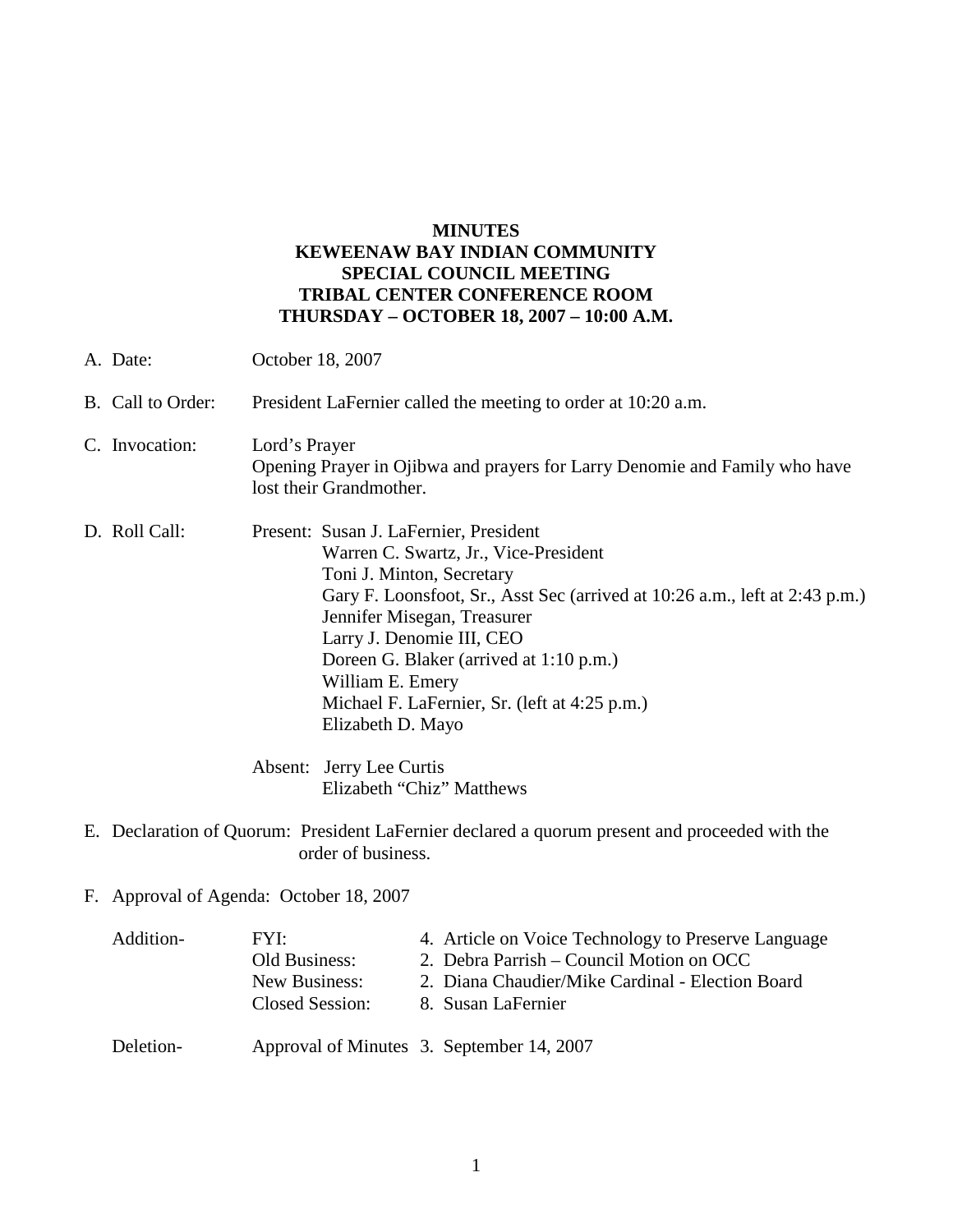**MOTION MADE BY TONI J. MINTON TO APPROVE THE AGENDA WITH CHANGES. SUPPORTED BY WARREN C. SWARTZ, JR. SIX IN FAVOR (Warren C. Swartz, Jr., Toni J. Minton, Jennifer Misegan, Larry J. Denomie III, William E. Emery, Elizabeth D. Mayo), OPPOSED - 0, ABSTAINING - 0, FIVE ABSENT (Gary F. Loonsfoot, Sr., Doreen G. Blaker, Jerry Lee Curtis, Michael F. LaFernier, Sr., Elizabeth "Chiz" Matthews) MOTION CARRIED.**

(Mike LaFernier out of room)

G. For your Information:

- 1. Notification of Approved Enrollment Applications
- 2. VOIGT Task Force Meeting Minutes from September 6, 2007
- 3. Gaming Commission Meeting Minutes from 10/03/07 and 10/09/07
- 4. Phraselator Advanced voice technology to preserve language Article

Gary Loonsfoot arrived at 10:26 a.m.

- H. Approval of Meeting Minutes:
	- 1. September 8, 2007

**MOTION MADE BY WARREN C. SWARTZ, JR. TO APPROVE THE SEPTEMBER 8, 2007 MEETING MINUTES. SUPPORTED BY JENNIFER MISEGAN. EIGHT IN FAVOR (Warren C. Swartz, Jr., Toni J. Minton, Gary F. Loonsfoot, Sr., Jennifer Misegan, Larry J. Denomie III, William E. Emery, Michael F. LaFernier, Sr., Elizabeth D. Mayo), OPPOSED - 0, ABSTAINING - 0, THREE ABSENT (Doreen G. Blaker, Jerry Lee Curtis, Elizabeth "Chiz" Matthews) MOTION CARRIED.**

2. September 10, 2007

**MOTION MADE BY WILLIAM E. EMERY TO APPROVE THE SEPTEMBER 10, 2007 MEETING MINUTES. SUPPORTED BY GARY F. LOONSFOOT, SR. EIGHT IN FAVOR (Warren C. Swartz, Jr., Toni J. Minton, Gary F. Loonsfoot, Sr., Jennifer Misegan, Larry J. Denomie III, William E. Emery, Michael F. LaFernier, Sr., Elizabeth D. Mayo), OPPOSED - 0, ABSTAINING - 0, THREE ABSENT (Doreen G. Blaker, Jerry Lee Curtis, Elizabeth "Chiz" Matthews) MOTION CARRIED.**

3. August 31, 2005

**MOTION MADE BY WILLIAM E. EMERY TO APPROVE THE AUGUST 31, 2005 MEETING MINUTES. SUPPORTED BY TONI J. MINTON. SEVEN IN FAVOR (Warren C. Swartz, Jr., Toni J. Minton, Gary F. Loonsfoot, Sr., Jennifer Misegan, Larry J. Denomie III, William E. Emery, Elizabeth D. Mayo), OPPOSED - 0, ONE ABSTAINING (Michael F. LaFernier, Sr.), THREE ABSENT (Doreen G. Blaker, Jerry Lee Curtis, Elizabeth "Chiz" Matthews) MOTION CARRIED.**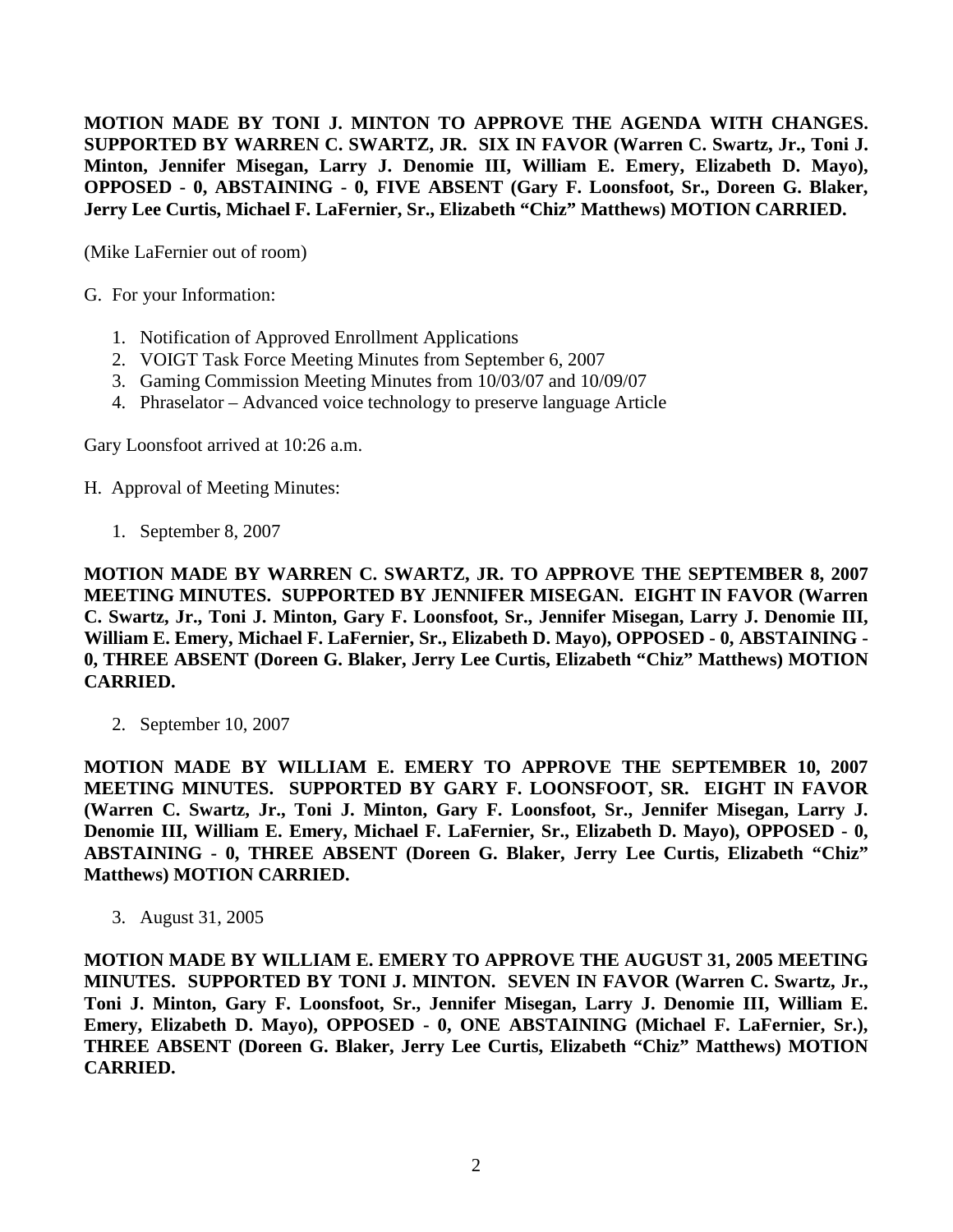## I. Old Business:

1. Department Head Reports – July 2007

**MOTION MADE BY TONI J. MINTON TO APPROVE THE JULY 2007 DEPARTMENT HEAD REPORTS. SUPPORTED BY WARREN C. SWARTZ, JR. EIGHT IN FAVOR (Warren C. Swartz, Jr., Toni J. Minton, Gary F. Loonsfoot, Sr., Jennifer Misegan, Larry J. Denomie III, William E. Emery, Michael F. LaFernier, Sr., Elizabeth D. Mayo), OPPOSED - 0, ABSTAINING - 0, THREE ABSENT (Doreen G. Blaker, Jerry Lee Curtis, Elizabeth "Chiz" Matthews) MOTION CARRIED.**

- 2. Debbie Parrish OCC Concerns. Debbie requested showing a time line for the College employees and they be allowed to work a few weeks longer after the last day of the Fall Semester to finish grades. Council agreed to this and requested a calendar of dates the staff needs. Debbie also had concerns with grants the OCC received. Council requested a list so they can contact the funding sources to see if any have to be returned. She requested clarification on who will receive jobs. It was stated that the Tribal members will be transferred into open positions comparable to what they are making now. Debbie and the Board of Regents were invited to meet with the Council on October 25, 2007.
- J. New Business:
	- 1. Susan J. LaFernier, President –

a) Baraga Senior Christmas Party and Marquette Senior Christmas Party/Dinner Request from Patricia Brown

**MOTION MADE BY JENNIFER MISEGAN TO APPROVE \$1200.00 EACH TO BARAGA AND MARQUETTE SENIORS FOR THEIR CHRISTMAS PARTIES AND A GIFT CARD OF \$25.00 FOR EACH SENIOR LIVING IN BARAGA AND MARQUETTE COUNTIES. SUPPORTED BY GARY F. LOONSFOOT, SR. EIGHT IN FAVOR (Warren C. Swartz, Jr., Toni J. Minton, Gary F. Loonsfoot, Sr., Jennifer Misegan, Larry J. Denomie III, William E. Emery, Michael F. LaFernier, Sr., Elizabeth D. Mayo), OPPOSED - 0, ABSTAINING – 0, THREE ABSENT (Doreen G. Blaker, Jerry Lee Curtis, Elizabeth "Chiz" Matthews), MOTION CARRIED.**

b) Grave Markers – Susie Crawford Request

**MOTION MADE BY ELIZABETH D. MAYO TO INCREASE THE AMOUNT FOR GRAVE MARKERS TO \$550.00 AND \$625.00 FOR VETERANS. SUPPORTED BY MICHAEL F. LAFERNIER, SR. EIGHT IN FAVOR (Warren C. Swartz, Jr., Toni J. Minton, Gary F. Loonsfoot, Sr., Jennifer Misegan, Larry J. Denomie III, William E. Emery, Michael F. LaFernier, Sr., Elizabeth D. Mayo), OPPOSED - 0, ABSTAINING – 0, THREE ABSENT (Doreen G. Blaker, Jerry Lee Curtis, Elizabeth "Chiz" Matthews), MOTION CARRIED.**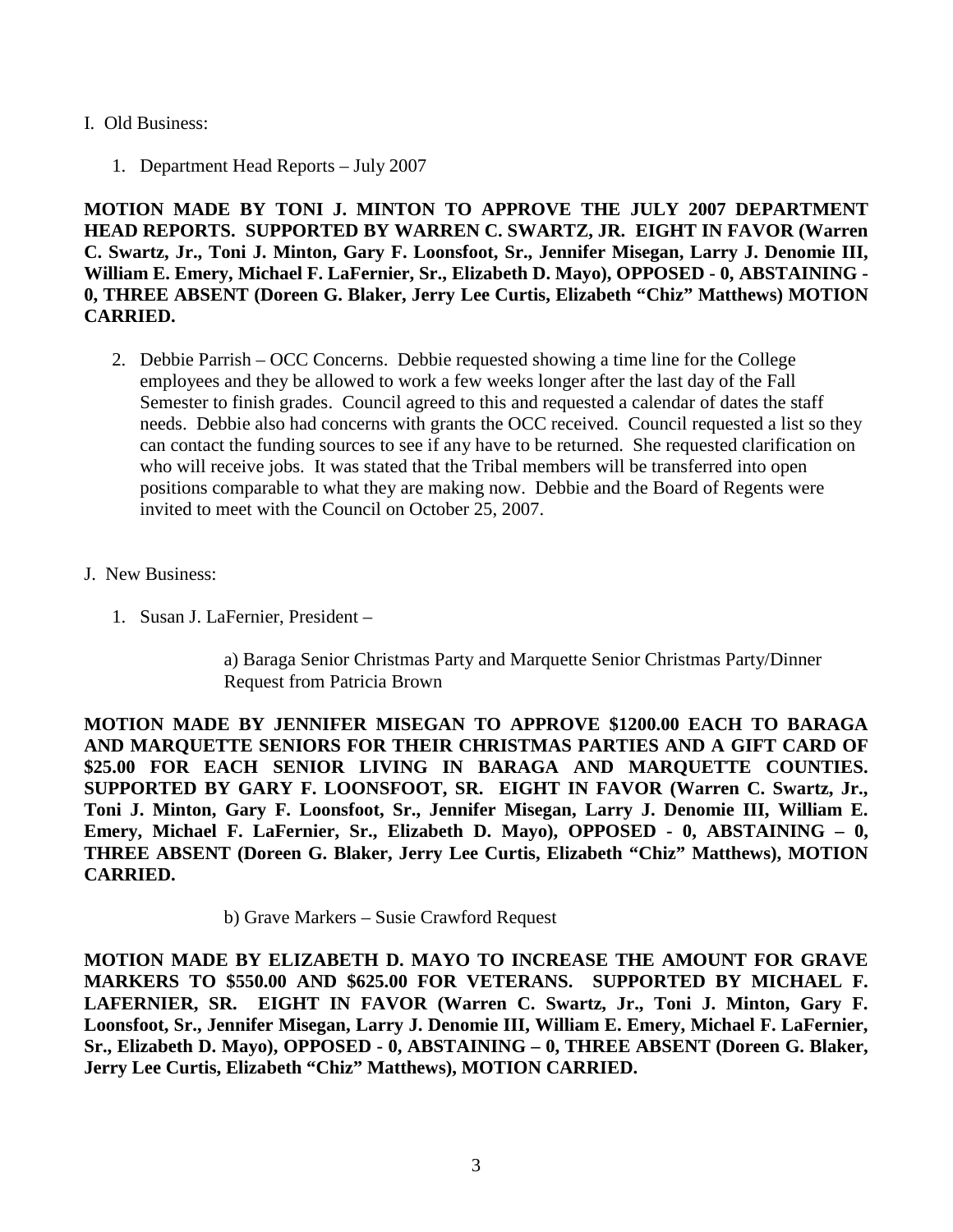## c) NCAI Resolution/Annual Tribal Membership Renewal

**MOTION MADE BY WILLIAM E. EMERY TO APPROVE RESOLUTION KB-1576-2007 NCAI ANNUAL TRIBAL MEMBERSHIP IN THE AMOUNT OF \$10,000.00. SUPPORTED BY WARREN C. SWARTZ, JR. EIGHT IN FAVOR (Warren C. Swartz, Jr., Toni J. Minton, Gary F. Loonsfoot, Sr., Jennifer Misegan, Larry J. Denomie III, William E. Emery, Michael F. LaFernier, Sr., Elizabeth D. Mayo), OPPOSED - 0, ABSTAINING – 0, THREE ABSENT (Doreen G. Blaker, Jerry Lee Curtis, Elizabeth "Chiz" Matthews), MOTION CARRIED.**

d) Office of Justice Programs – requesting nominations

**MOTION MADE BY WARREN C. SWARTZ, JR. TO AUTHORIZE THE CHAIRMAN TO APPOINT A PERSON AND AN ALTERNATE TO THE TRIBAL JUSTICE ADVISORY GROUP OFFICE OF JUSTICE PROGRAMS. SUPPORTED BY GARY F. LOONSFOOT, SR. EIGHT IN FAVOR (Warren C. Swartz, Jr., Toni J. Minton, Gary F. Loonsfoot, Sr., Jennifer Misegan, Larry J. Denomie III, William E. Emery, Michael F. LaFernier, Sr., Elizabeth D. Mayo), OPPOSED - 0, ABSTAINING – 0, THREE ABSENT (Doreen G. Blaker, Jerry Lee Curtis, Elizabeth "Chiz" Matthews), MOTION CARRIED.**

2. Election Board/Diana Chaudier, Chair/Mike Cardinal – The Election Board asked the Council who determines the wording of a petition and who decides when the wording of a petition shall be reviewed? They have received a notice of a petition. The Election board is meeting on October  $24<sup>th</sup>$  at 9:00 a.m. to accept the petition.

**MOTION MADE BY LARRY J. DENOMIE III THAT, DUE TO THE LACK OF A PROCEDURE IN THE ELECTION ORDINANCE 2006-3, THE TRIBAL COUNCIL WILL MAKE DETERMINATIONS FOR PETITIONS UNDER SECTION 8 AS TO THE PETITIONS WORDING FOR CONSTITUTIONALITY AND CONSISTENCY TO FEDERAL LAW, AFTER THE REVIEW OF THE PETITION BY THE ELECTION BOARD PER THE ELECTION ORDINANCE. SUPPORTED BY JENNIFER MISEGAN. SEVEN IN FAVOR (Toni J. Minton, Gary F. Loonsfoot, Sr., Jennifer Misegan, Larry J. Denomie III, William E. Emery, Michael F. LaFernier, Sr., Elizabeth D. Mayo), OPPOSED - 0, ONE ABSTAINING (Warren C. Swartz, Jr.), THREE ABSENT (Doreen G. Blaker, Jerry Lee Curtis, Elizabeth "Chiz" Matthews), MOTION CARRIED.**

Lunch: 11:53 a.m. – 1:10 p.m.

Doreen Blaker arrived at 1:10 p.m.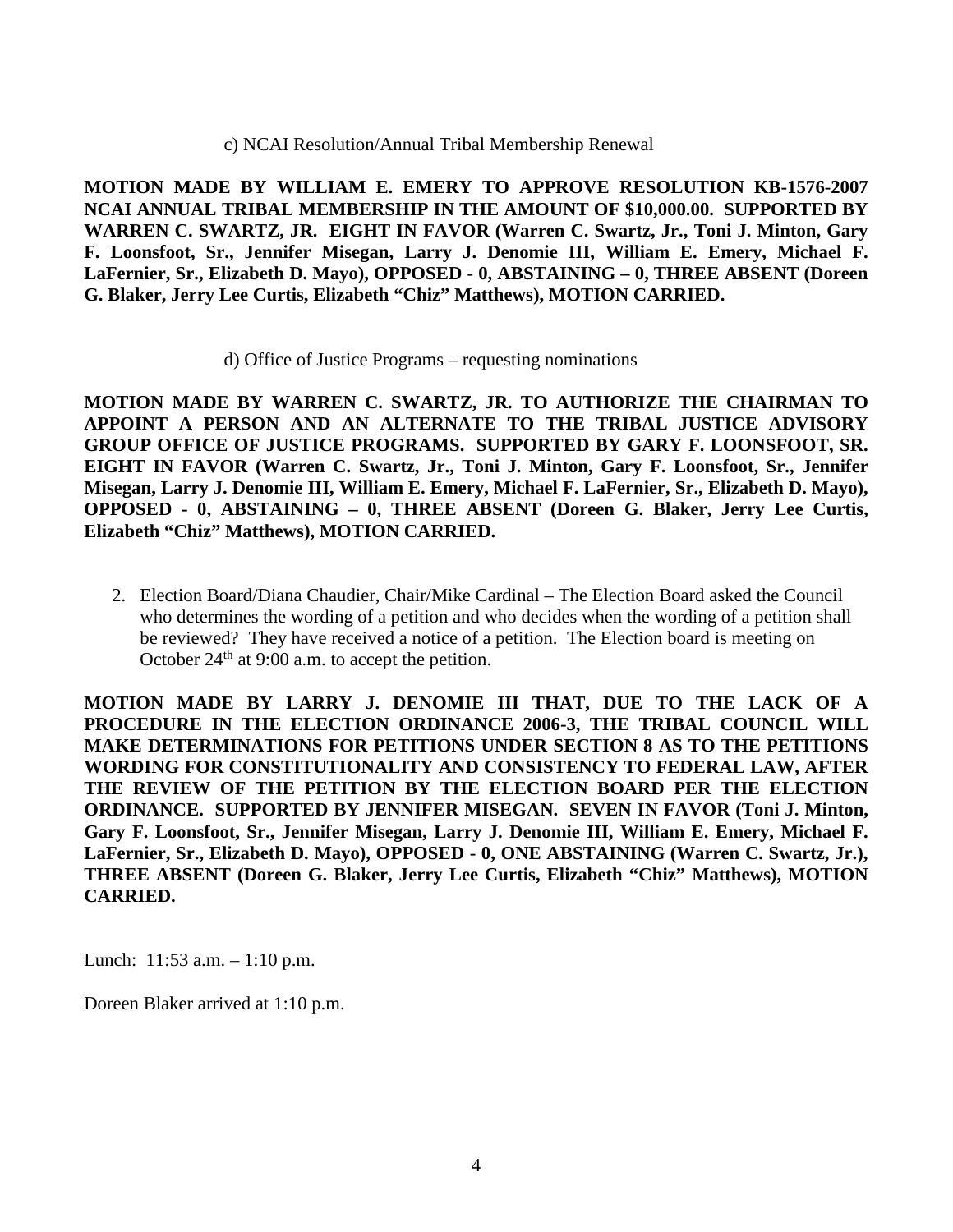## K. Closed Session:

- 1. Jason Ayres Waara Property
- 2. Jennifer Misegan Donations
- 3. Larry Denomie, CEO Economic Development
- 4. **1:00 p.m. – Interview for Assistant Tribal Attorney**
- 5. Ed Janisse
- 6. John Bussey/Christoph Geiger Gaming Commission Request
- 7. John Baker, Attorney
- 8. Susan LaFernier, President

**MOTION MADE BY GARY F. LOONSFOOT, SR. TO GO INTO CLOSED SESSION FOR THE ITEMS LISTED AT 1:11 P.M. SUPPORTED BY JENNIFER MISEGAN. SEVEN IN FAVOR (Warren C. Swartz, Jr., Toni J. Minton, Gary F. Loonsfoot, Sr., Jennifer Misegan, Larry J. Denomie III, Doreen G. Blaker, William E. Emery), ONE OPPOSED (Elizabeth D. Mayo), ABSTAINING - 0, THREE ABSENT (Jerry Lee Curtis, Michael F. LaFernier, Sr., Elizabeth "Chiz" Matthews), MOTION CARRIED.**

Mike LaFernier returned from lunch at 1:23 p.m.

Break: 2:43 – 3:03 p.m.

Gary Loonsfoot left 2:43 p.m.

Mike LaFernier left at 4:25 p.m.

**MOTION MADE BY WILLIAM E. EMERY TO GO INTO OPEN SESSION AT 5:30 P.M. SUPPORTED BY ELIZABETH D. MAYO. SEVEN IN FAVOR (Warren C. Swartz, Jr., Toni J. Minton, Jennifer Misegan, Larry J. Denomie III, Doreen G. Blaker, William E. Emery, Elizabeth D. Mayo), OPPOSED - 0, ABSTAINING - 0, FOUR ABSENT (Gary F. Loonsfoot, Sr., Jerry Lee Curtis, Michael F. LaFernier, Sr., Elizabeth "Chiz" Matthews), MOTION CARRIED.**

**MOTION MADE BY WARREN C. SWARTZ, JR. TO WITHDRAW THE SUBMISSION OF THE AMENDMENT TO THE GAMING REGULATORY ORDINANCE KBIC 2007-2 TO THE NIGC. SUPPORTED BY WILLIAM E. EMERY. SEVEN IN FAVOR (Warren C. Swartz, Jr., Toni J. Minton, Jennifer Misegan, Larry J. Denomie III, Doreen G. Blaker, William E. Emery, Elizabeth D. Mayo), OPPOSED - 0, ABSTAINING – 0, FOUR ABSENT (Gary F. Loonsfoot, Sr., Jerry Lee Curtis, Michael F. LaFernier, Sr., Elizabeth "Chiz" Matthews), MOTION CARRIED.**